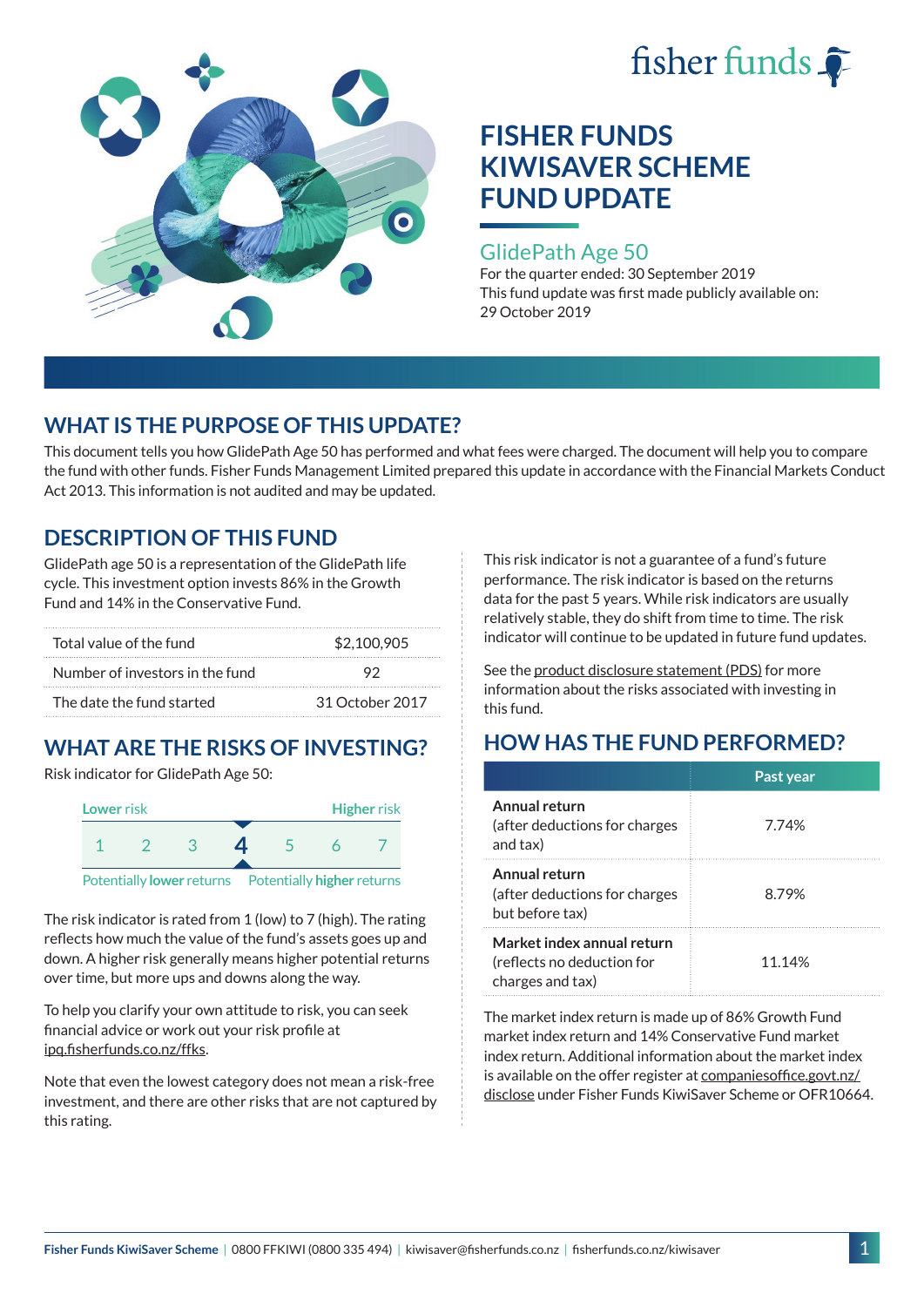# **ANNUAL RETURN GRAPH**



This shows the return after fund charges and tax for each year ending 31 March since the fund started. The last bar shows the average annual return since the fund started, up to 30 September 2019.

**Important:** This does not tell you how the fund will perform in the future.

Returns in this update are after tax at the highest prescribed investor rate (PIR) of tax for an individual New Zealand resident. Your tax may be lower. The market index return reflects no deduction for charges and tax.

#### **WHAT FEES ARE INVESTORS CHARGED?**

Investors in GlidePath Age 50 are charged fund charges that include GST. In the year to 31 March 2019 these were:

|                                                | % of net asset value   |  |
|------------------------------------------------|------------------------|--|
| <b>Total fund charges</b>                      | 1.35%                  |  |
| Which are made up of:                          |                        |  |
| Total management and<br>administration charges | 1.04%                  |  |
| Including:                                     |                        |  |
| Manager's basic fee                            | 0.94%                  |  |
| Other management and<br>administration charges | 0.10%                  |  |
| Total performance-based fees <sup>1</sup>      | 0.31%                  |  |
| Other charges:                                 | \$ amount per investor |  |
| Annual account fee                             | ፍ36                    |  |

Small differences in fees and charges can have a big impact on your investment over the long term.

### **EXAMPLE OF HOW THIS APPLIES TO AN INVESTOR**

Sarah had \$10,000 in the fund at the start of the year and did not make any further contributions. At the end of the year, Sarah received a return after fund charges were deducted of \$774 (that is 7.74% of her initial \$10,000). Sarah also paid \$36 in other charges. This gives Sarah a total return after tax of \$738 for the year.

### **WHAT DOES THE FUND INVEST IN? Actual investment mix**

This shows the types of assets that the fund invests in.



#### **Target investment mix**

This shows the mix of assets that the fund generally intends to invest in.